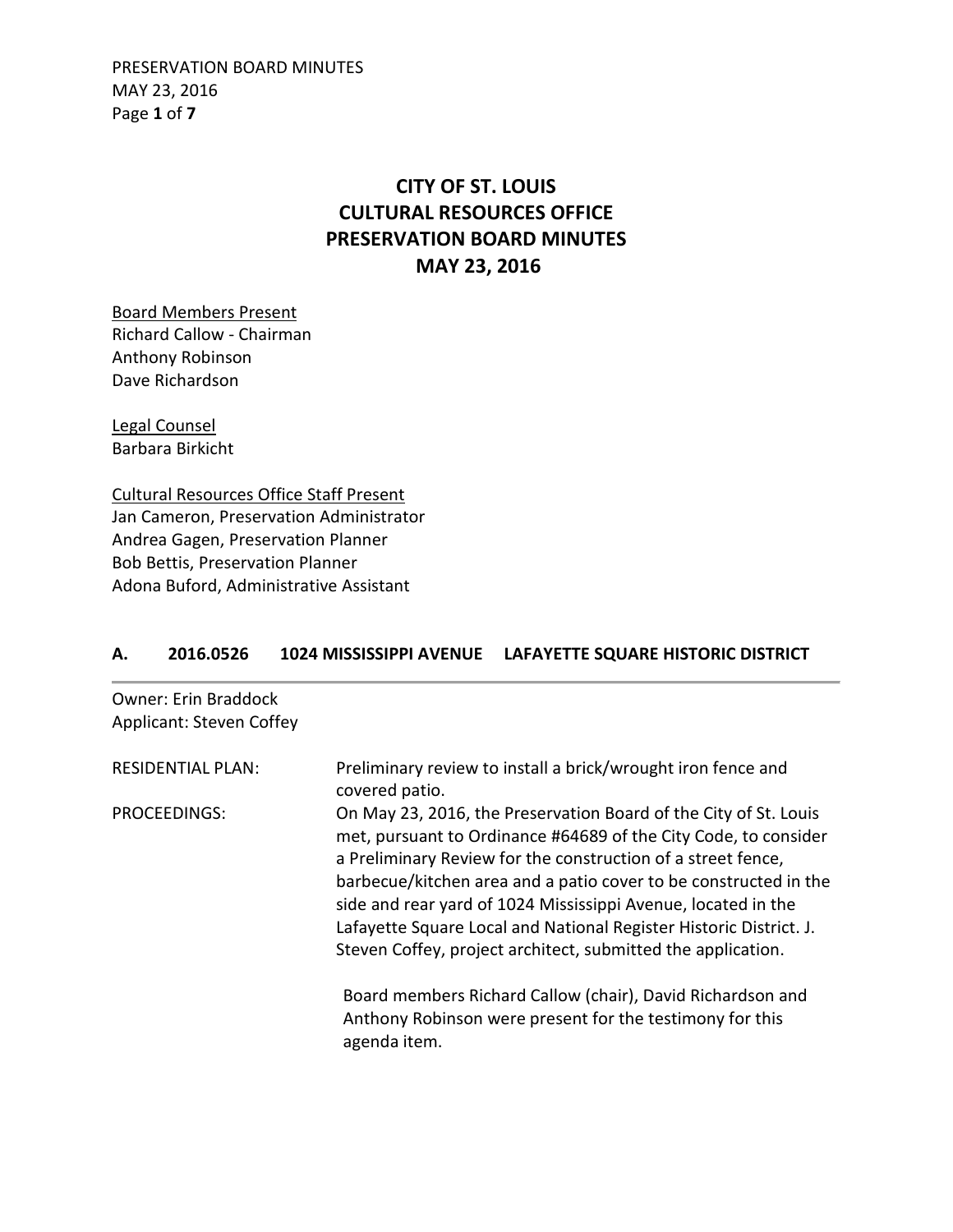#### PRESERVATION BOARD MINUTES MAY 23, 2016 Page **2** of **7**

 Jan Cameron of the Cultural Resources Office made a presentation that examined the review criteria in City Ordinance #69423, Revised Rehabilitation and New Construction Standards for Ordinance #58768, which established the Lafayette Square Historic District. She stated that the this proposal had changed only slightly from an earlier Preliminary Review that was heard by the Preservation Board at its May 2015 meeting. The Board's decision at that time was to grant preliminary approval for the proposed street fence and the outdoor kitchen with a brick screening wall; but to withhold preliminary approval of the patio cover until the design was revised to comply with the requirements of a Historic Model Example. In the current submission, the kitchen has been relocated to the northern part of the rear yard, away from the street, and the patio cover no longer has a glass roof, but is of similar form and design.

 Ms Cameron stated that the design, scale, materials and location of the patio cover were not in compliance with the Standards and unlike any historic appendage in the District. She said she had discussed with the architect a pergola-like design with a flat roof as a way of reducing the scale and visibility of the structure, a suggestion that the owner did not wish to pursue. She recommended that the Board grant preliminary approval to the revised kitchen design and location and withhold preliminary approval of the proposed patio cover, which in design, scale and materials and location, was not in compliance with the requirements of the Standards.

 Ms Cameron submitted an email from Suzanne Sessions, Vice President of the Lafayette Square Development Committee, which stated that the Committee had made two attempts to contact the owner or architect with a request to review the plans prior to the Preservation Board meeting but had received no response.

 J. Steven Coffey, architect, spoke in support of the project. He stated that the design of the patio cover was intended to allow the property owner a sheltered area in his rear yard and to cover an existing entry to the house and basement on south side. He submitted a photo of the front porch on a house on Benton Place as a Historic Model Example.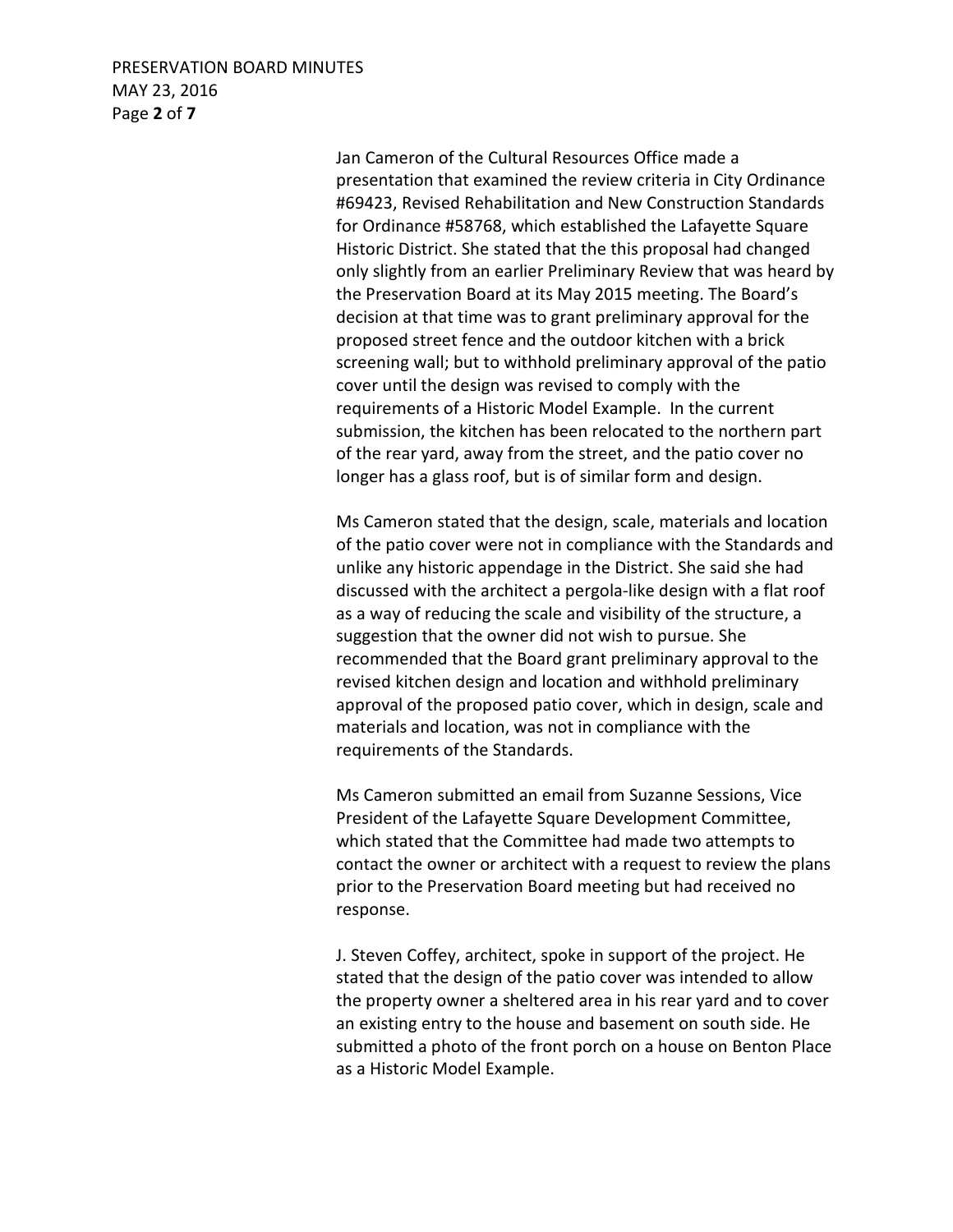PRESERVATION BOARD MINUTES MAY 23, 2016 Page **3** of **7**

|                           | Erin Braddock, owner of the property, spoke on his own behalf<br>and stated that he was unaware that anyone from the Lafayette<br>Square Restoration Committee had attempted to contact him<br>about the project. He contended that the porch was similar to<br>other designs recently constructed in the district and that he<br>preferred not to have a pergola structure with a flat roof.                                                                                                                                                                                                                                                                                                                                                                                                                                                                                                                                                                                                |
|---------------------------|----------------------------------------------------------------------------------------------------------------------------------------------------------------------------------------------------------------------------------------------------------------------------------------------------------------------------------------------------------------------------------------------------------------------------------------------------------------------------------------------------------------------------------------------------------------------------------------------------------------------------------------------------------------------------------------------------------------------------------------------------------------------------------------------------------------------------------------------------------------------------------------------------------------------------------------------------------------------------------------------|
| <b>FINDINGS OF FACTS:</b> | The Preservation Board found that:<br>1024 Mississippi Avenue is a contributing resource to the<br>$\bullet$<br>Lafayette Square Historic District;<br>because it is not behind a privacy fence, all elements of the<br>$\bullet$<br>rear yard are considered to be visible under the definition of<br>the Standards;<br>the small rear yard and corner location of the property<br>present challenges for providing modern conveniences.<br>Although the new kitchen area is not based on a Historic<br>Model Example, its location near the north property line and<br>being faced with brick are the most appropriate means to hide<br>it from street view;<br>the proposed design of the fence has been granted<br>preliminary approval by the Preservation Board in May 2015;<br>the proposed patio cover does not follow a Historic Model<br>$\bullet$<br>Example as the Standards require and is not consistent in<br>design, form or scale with historic appendages in the district. |
| <b>BOARD ACTION:</b>      | It was the decision of the Preservation Board to grant preliminary<br>approval for the kitchen/barbeque and to reaffirm its approval of<br>the fence, subject to final review of the fence design and<br>materials by the Cultural Resources staff; but to withhold<br>preliminary approval of the proposed patio cover until the staff<br>and the applicant can work out a more appropriate design that is<br>closer to a Historic Model Example but not necessarily a Historic<br>Model Example. The motion was made by Board Member David<br>Richardson and seconded by Mr. Robinson. The motion passed<br>unanimously.                                                                                                                                                                                                                                                                                                                                                                   |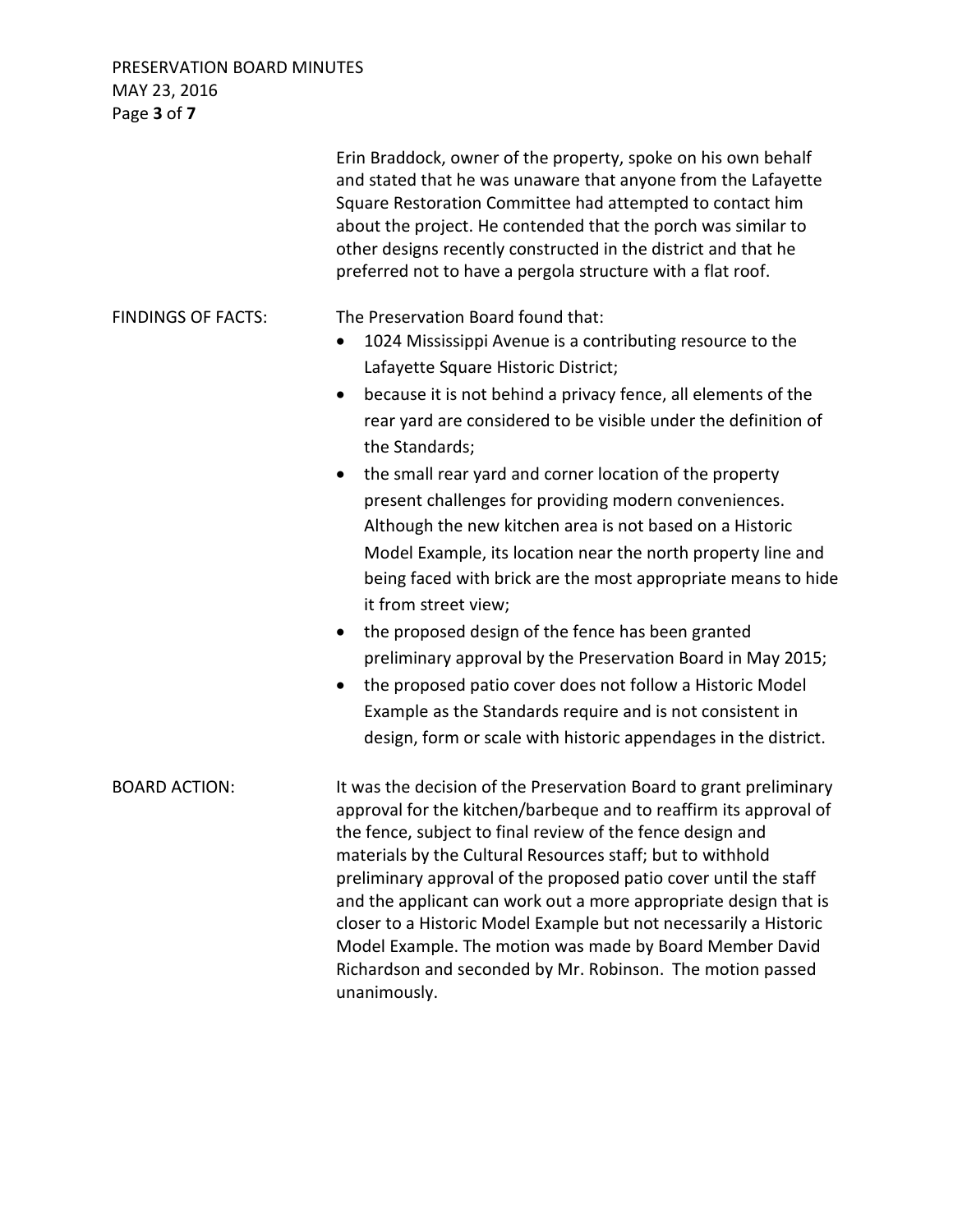### **B. 2016.0743 1315 CHESTNUT STREET CITY PARK – CITY OWNED BUILDING**

## Owner/Applicant: City of St. Louis/Missouri Historical Society

| <b>COMMERCIAL PLAN:</b>   | Preliminary review for exterior and interior alterations to the<br>Soldiers' Memorial.                                                                                                                                                                                                                                                                                                                                                                                                     |
|---------------------------|--------------------------------------------------------------------------------------------------------------------------------------------------------------------------------------------------------------------------------------------------------------------------------------------------------------------------------------------------------------------------------------------------------------------------------------------------------------------------------------------|
| <b>PROCEEDINGS:</b>       | On May 23, 2016, the Preservation Board of the City of St. Louis<br>met, pursuant to Ordinance #64689 of the City Code, to consider<br>a Preliminary Review for alterations to the Soldiers' Memorial at<br>1317 Chestnut Street and to Memorial Plaza and the Court of<br>Honor at 1300 Chestnut Street. Jim Konrad, of Mackay Mitchell<br>Architects submitted the application.                                                                                                          |
|                           | Board members Richard Callow (chair), David Richardson and<br>Anthony Robinson were present for the testimony for this agenda<br>item.                                                                                                                                                                                                                                                                                                                                                     |
|                           | Jan Cameron of the Cultural Resources Office made a<br>presentation that examined the review criteria in Title 24 of the<br>City Code relating to Public Structures, Monuments and Fixtures.<br>She briefly summarized the project and stated that the Cultural<br>Resources Office had reviewed the plans for both the Museum<br>and Plaza and were recommending the Board grant preliminary<br>approval to the proposed work, subject to review of final plans,<br>materials and colors. |
|                           | Jim Konrad of Mackay Mitchell Architects, the project architect,<br>made a presentation that discussed the proposed alterations in<br>detail. He stated that the main goals of the project were to bring<br>the Museum building up to modern building codes; to increase<br>accessibility to the Museum and the Court of Honor; and to form<br>a stronger connection between the two by reducing the width of<br>Chestnut Street and providing an assembly space in the Plaza.             |
| <b>FINDINGS OF FACTS:</b> | The Preservation Board found that:<br>the Soldiers' Memorial is a public structure; Memorial Plaza is<br>located in a City Park;<br>the majority of work proposed for the interior and exterior of<br>the Soldiers' Memorial is minor and will not adversely affect<br>the historic character of the building;<br>a second access ramp to be added to the west façade and a<br>fire door to be inserted at the south (front) façade are                                                    |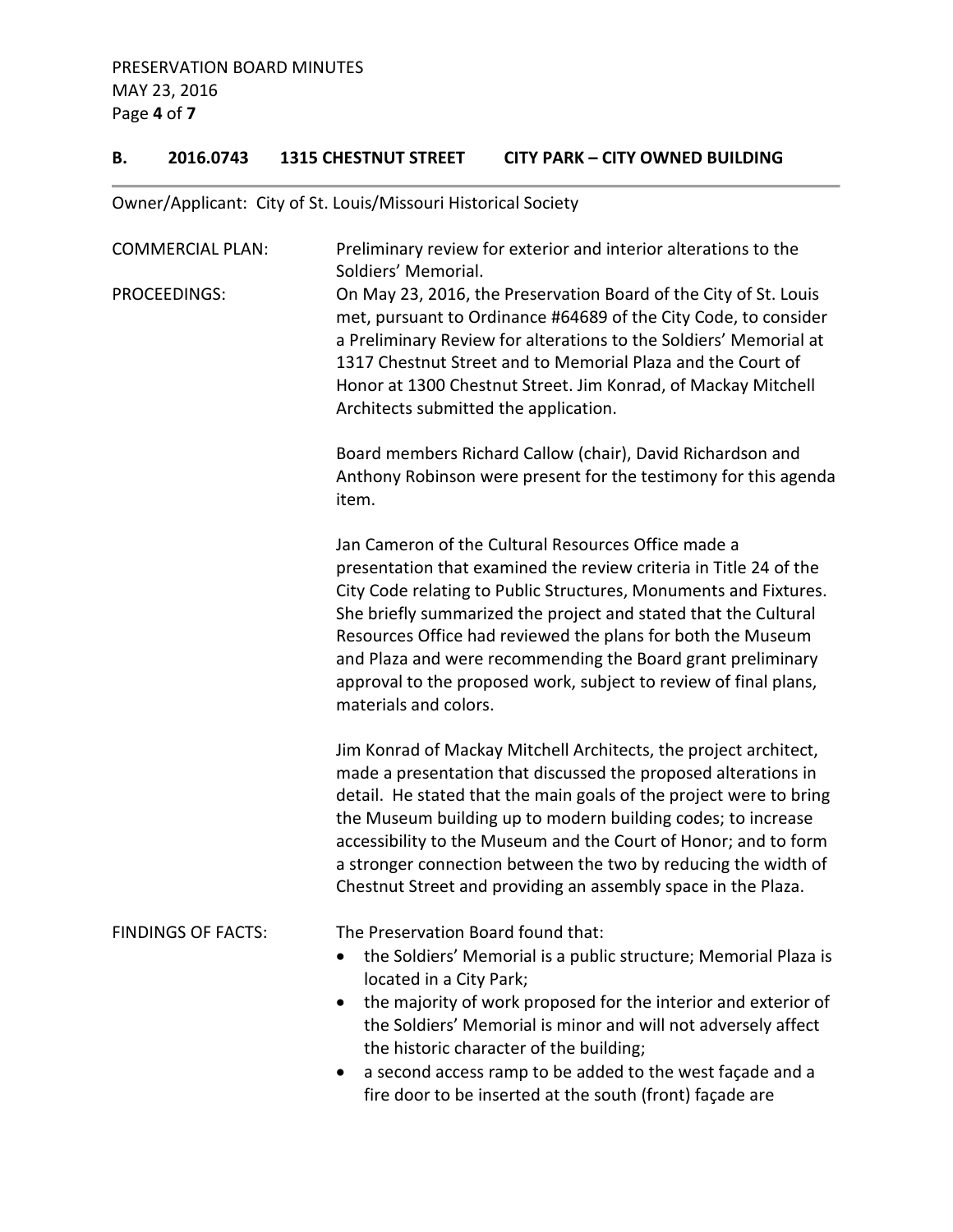PRESERVATION BOARD MINUTES MAY 23, 2016 Page **5** of **7**

|                      | deemed to be critical to the reuse of the Memorial and have<br>been designed to be as complementary to the building as<br>possible;<br>• the applicant has agreed that the new fire door, required by<br>building code to be placed on the front facade, will be blended<br>into the architecture of the Memorial with an applied decorative<br>grid; and that<br>the alterations to Memorial Plaza and the Court of Honor, the<br>$\bullet$<br>extension of the park, and the relocation of the existing war<br>memorials are necessary and will produce only minor changes<br>to the design of the Plaza. |
|----------------------|-------------------------------------------------------------------------------------------------------------------------------------------------------------------------------------------------------------------------------------------------------------------------------------------------------------------------------------------------------------------------------------------------------------------------------------------------------------------------------------------------------------------------------------------------------------------------------------------------------------|
| <b>BOARD ACTION:</b> | It was the decision of the Preservation Board to grant preliminary<br>approval for the proposed alterations, with the stipulation that<br>final drawings, materials and colors be reviewed and approved by<br>the Cultural Resources Office. The motion was made by Board<br>Member David Richardson and seconded by Mr. Robinson. The<br>motion passed with none opposed.                                                                                                                                                                                                                                  |

## **C. 2016.0742 4056 DETONTY STREET SHAW HISTORIC DISTRICT**

Owner/Applicant: Rubicon Corporation/ Mathew Hartig

| <b>RESIDENTIAL PLAN:</b> | Building permit application to construct a single family dwelling.                                                                                                                                                                                                                                                                                                                               |
|--------------------------|--------------------------------------------------------------------------------------------------------------------------------------------------------------------------------------------------------------------------------------------------------------------------------------------------------------------------------------------------------------------------------------------------|
| PROCEEDINGS:             | On May 23, 2016, the Preservation Board of the City of St. Louis<br>met, pursuant to Ordinance #64689 of the City Code, to consider<br>a new application for the construction of single family house on a<br>vacant parcel at 4056 DeTonty Street, located in the Shaw<br>Neighborhood Certified Local Historic District.                                                                        |
|                          | Board members Richard Callow, Anthony Robinson, and David<br>Richardson were present for the testimony for this agenda item.                                                                                                                                                                                                                                                                     |
|                          | Bob Bettis of the Cultural Resources Office made a presentation<br>that examined the sections of City Ordinance #59400, which sets<br>forth the standards for residential new construction in the Shaw<br>Certified Local Historic District. He testified that the project was in<br>compliance with the Standards and that the neighborhood<br>association was fully in support of the project. |
|                          | Curtiss Byrne, project architect, was present but did not testify.                                                                                                                                                                                                                                                                                                                               |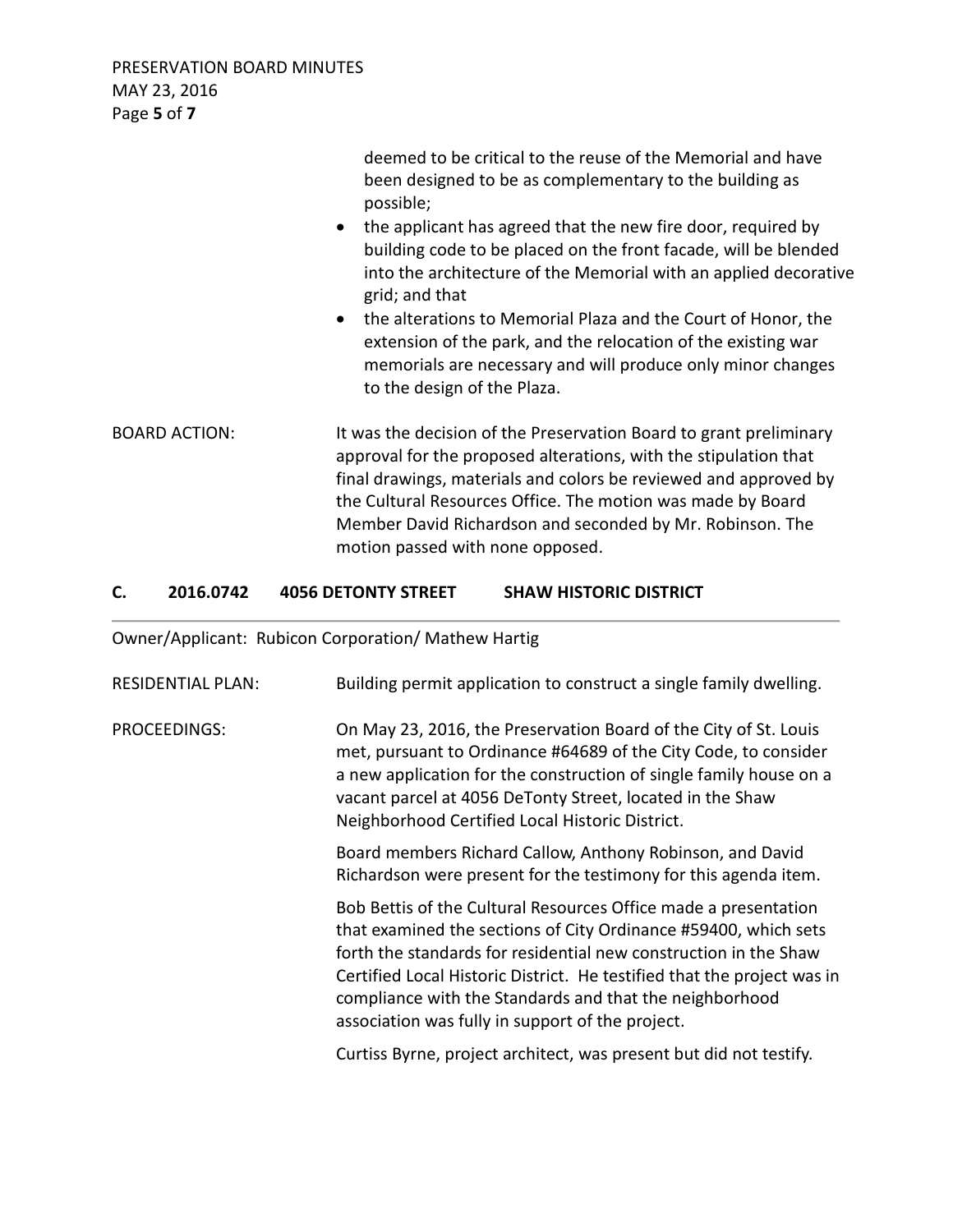PRESERVATION BOARD MINUTES MAY 23, 2016 Page **6** of **7**

| <b>FINDINGS OF FACTS:</b> | The Preservation Board found that:<br>the proposed site for construction, 4056 DeTonty, is located<br>$\bullet$<br>in the Shaw Local Historic District.;                                                                                                                                                                                                                                                                                                            |
|---------------------------|---------------------------------------------------------------------------------------------------------------------------------------------------------------------------------------------------------------------------------------------------------------------------------------------------------------------------------------------------------------------------------------------------------------------------------------------------------------------|
|                           | while the site is currently vacant, the remainder of DeTonty<br>$\bullet$<br>Avenue has a consistent and intact streetscape; and                                                                                                                                                                                                                                                                                                                                    |
|                           | the proposed massing, scale, and proportions of the building is<br>$\bullet$<br>appropriate for its site and compatible with adjacent<br>buildings. The design is compatible as a contemporary design<br>within the context of the block and district.                                                                                                                                                                                                              |
| <b>BOARD ACTION:</b>      | It was the decision of the Preservation Board to grants<br>preliminary approval to the proposed new construction with the<br>stipulation that details and specifications are submitted to the<br>Cultural Resources Office for review and final plans and exterior<br>materials are approved by the Cultural Resources Office. Board<br>Member Anthony Robinson made the motion, which was<br>seconded by Mr. Richardson. The motion carried with none<br>opposing. |

## **D. 2016.0288 4531 McPHERSON AVENUE CENTRAL WEST END HISTORIC DISTRICT**

Owner/Applicant: Veal Realty LLC – Kennedy Veal

| <b>RESIDENTIAL PLAN:</b> | Appeal of a denial of a building permit application to retain a<br>previously-constructed retaining wall.                                                                                                                                                                                                                                                         |
|--------------------------|-------------------------------------------------------------------------------------------------------------------------------------------------------------------------------------------------------------------------------------------------------------------------------------------------------------------------------------------------------------------|
| PROCEEDINGS:             | On May 23, 2016, the Preservation Board of the City of St. Louis<br>met, pursuant to Ordinance #64689 of the City Code, to<br>consider an appeal of the Director's Denial of a building permit<br>application for exterior alterations, at 4531 McPherson Avenue in<br>the Central West End Certified Local Historic District. The owner<br>submitted the appeal. |
|                          | Board members Richard Callow, Anthony Robinson, and David<br>Richardson were present for the testimony for this agenda item.                                                                                                                                                                                                                                      |
|                          | John Veal, the owner's representative, was present. He expressed<br>his wish to defer his own testimony on the project until the Board<br>was able to render a decision.                                                                                                                                                                                          |